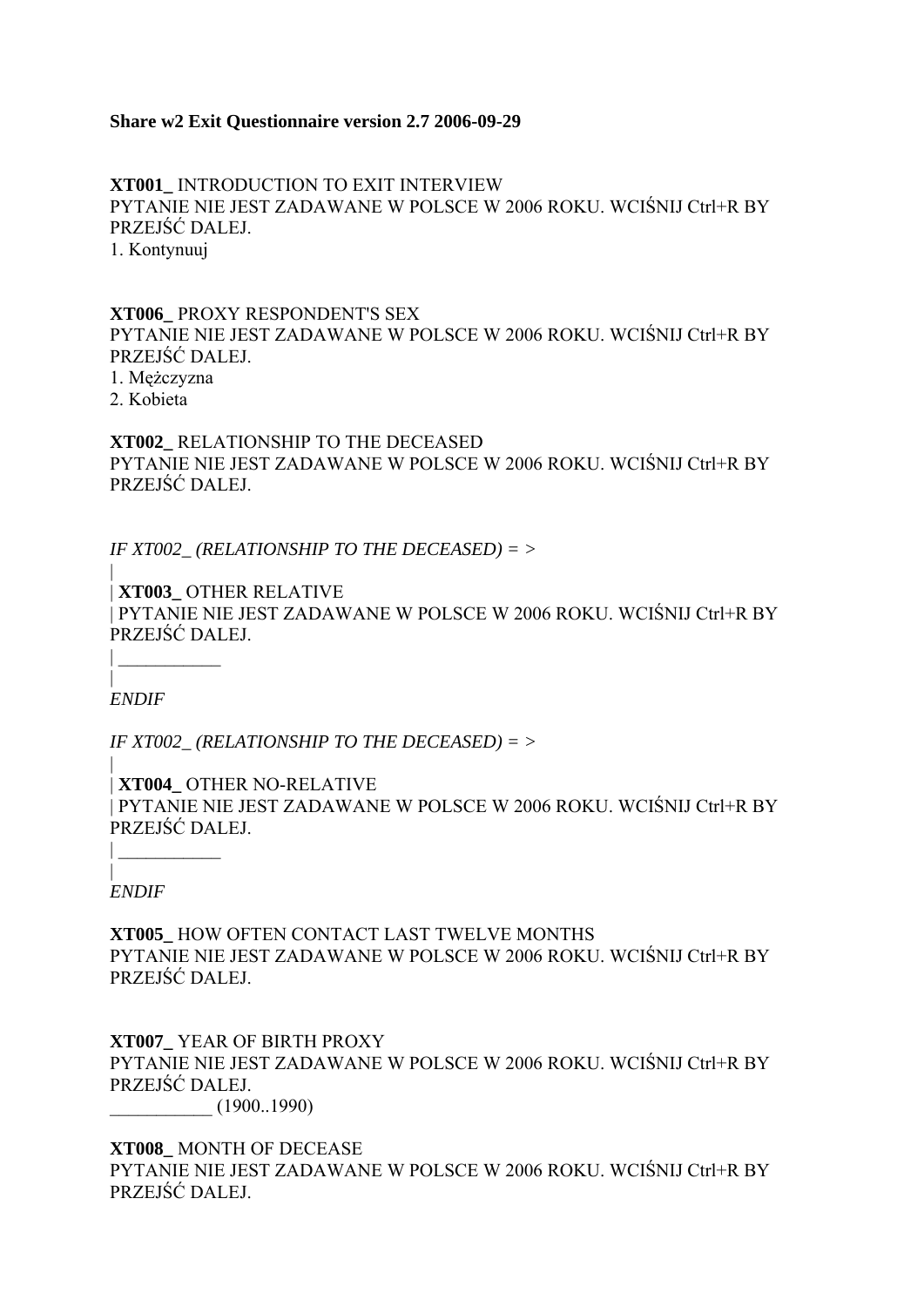- 1. Styczeń
- 2. Luty
- 3. Marzec
- 4. Kwiecień
- 5. Maj
- 6. Czerwiec
- 7. Lipiec
- 8. Sierpień
- 9. Wrzesień
- 10. Październik
- 11. Listopad
- 12. Grudzień

**XT009\_** YEAR OF DECEASE PYTANIE NIE JEST ZADAWANE W POLSCE W 2006 ROKU. WCIŚNIJ Ctrl+R BY PRZEJŚĆ DALEJ.

**XT010\_** AGE AT THE MOMENT OF DECEASE PYTANIE NIE JEST ZADAWANE W POLSCE W 2006 ROKU. WCIŚNIJ Ctrl+R BY PRZEJŚĆ DALEJ.

 $(20..120)$ 

**XT011\_** THE MAIN CAUSE OF DEATH PYTANIE NIE JEST ZADAWANE W POLSCE W 2006 ROKU. WCIŚNIJ Ctrl+R BY PRZEJŚĆ DALEJ.

*IF XT011\_ (THE MAIN CAUSE OF DEATH) = >*

| | **XT012\_** OTHER CAUSE OF DEATH | PYTANIE NIE JEST ZADAWANE W POLSCE W 2006 ROKU. WCIŚNIJ Ctrl+R BY PRZEJŚĆ DALEJ.

| *ENDIF*

|

|

| \_\_\_\_\_\_\_\_\_\_\_

*IF XT011\_ (THE MAIN CAUSE OF DEATH) <> >*

| | **XT013\_** HOW LONG BEEN ILL BEFORE DECEASE | PYTANIE NIE JEST ZADAWANE W POLSCE W 2006 ROKU. WCIŚNIJ Ctrl+R BY PRZEJŚĆ DALEJ.

| | **XT014\_** PLACE OF DYING | PYTANIE NIE JEST ZADAWANE W POLSCE W 2006 ROKU. WCIŚNIJ Ctrl+R BY PRZEJŚĆ DALEJ.

| | *IF XT014\_ (PLACE OF DYING) = >*  $\|$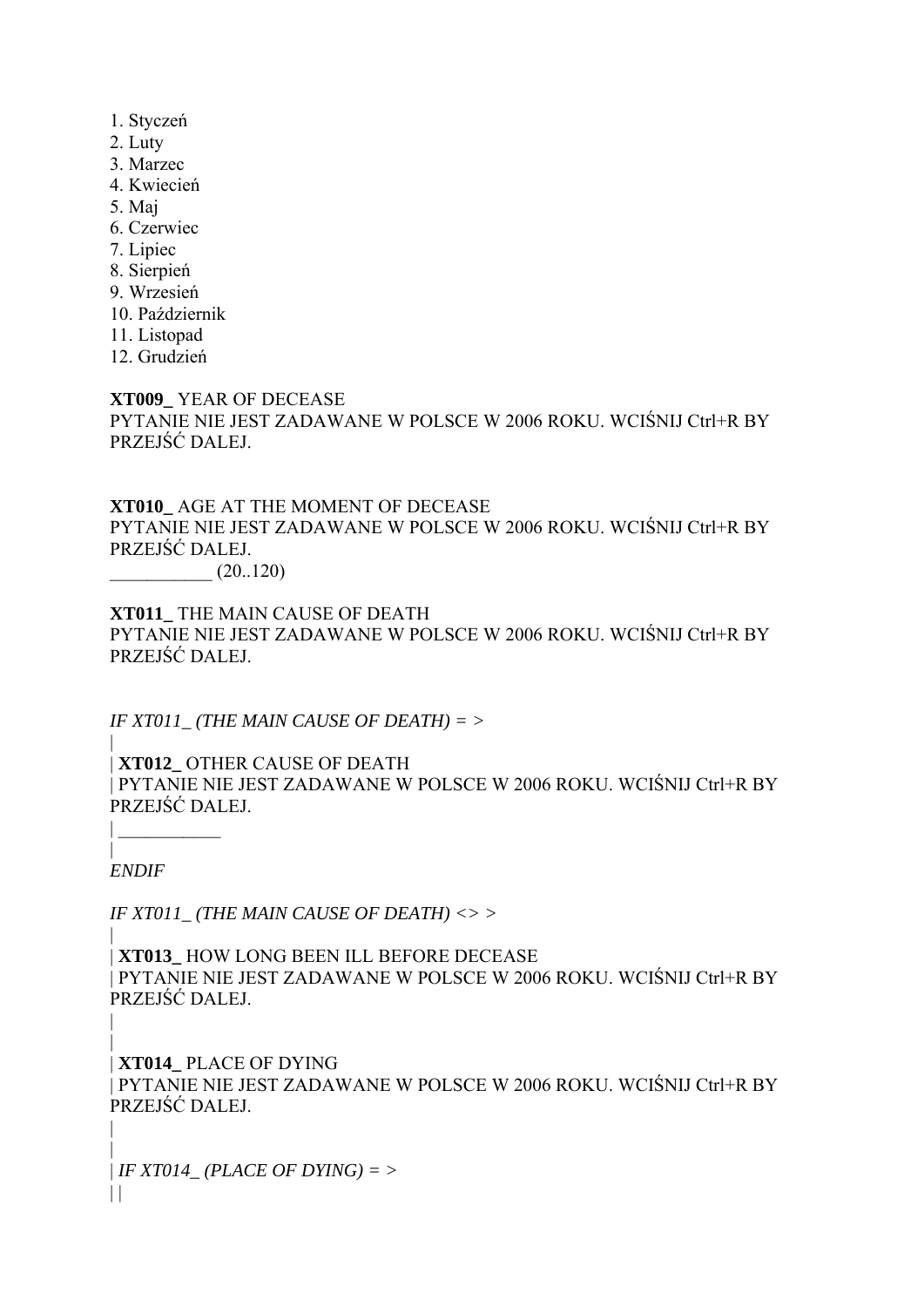# | | **XT045\_** OTHER PLACE OF DYING

| | PYTANIE NIE JEST ZADAWANE W POLSCE W 2006 ROKU. WCIŚNIJ Ctrl+R BY PRZEJŚĆ DALEJ.

 $||$  $\mathbf{||}$ 

| *ENDIF* |

|

 $\|$ 

 $\Box$ 

| **XT015\_** TIMES IN HOSPITAL LAST YEAR BEFORE DYING | PYTANIE NIE JEST ZADAWANE W POLSCE W 2006 ROKU. WCIŚNIJ Ctrl+R BY PRZEJŚĆ DALEJ.

| | *IF XT015\_ (TIMES IN HOSPITAL LAST YEAR BEFORE DYING) > >*

| | **XT016\_** TOTAL TIME IN HOSPITAL LAST YEAR BEFORE DYING | | PYTANIE NIE JEST ZADAWANE W POLSCE W 2006 ROKU. WCIŚNIJ Ctrl+R BY PRZEJŚĆ DALEJ.

 $\vert \vert$ 

| *ENDIF* |

*ENDIF*

**XT017\_** INTRODUCTION EXPENSES MEDICAL CARE PYTANIE NIE JEST ZADAWANE W POLSCE W 2006 ROKU. WCIŚNIJ Ctrl+R BY PRZEJŚĆ DALEJ.

1. Kontynuuj

*LOOP cnt:= 1 TO 8*

| | *IF cnt < 3 OR cnt > 5 OR XT015\_ (TIMES IN HOSPITAL LAST YEAR BEFORE DYING) <> >*

| | **XT018\_** HAD TYPE OF MEDICAL CARE IN THE LAST TWELVE MONTHS | | PYTANIE NIE JEST ZADAWANE W POLSCE W 2006 ROKU. WCIŚNIJ Ctrl+R BY PRZEJŚĆ DALEJ.

| | 1. Tak

| | 5. Nie

 $\|$ 

 $\Box$ 

| | *IF XT018\_ (HAD TYPE OF MEDICAL CARE IN THE LAST TWELVE MONTHS) = 1. Tak*  $\Box$ 

| | | **XT019\_** COSTS OF TYPE OF MEDICAL CARE IN THE LAST TWELVE MONTHS | | | PYTANIE NIE JEST ZADAWANE W POLSCE W 2006 ROKU. WCIŚNIJ Ctrl+R BY PRZEJŚĆ DALEJ.

 $|| \t(0.980000)$ 

| | | | | *ENDIF*

 $\Box$ 

| *ENDIF*

| *ENDLOOP*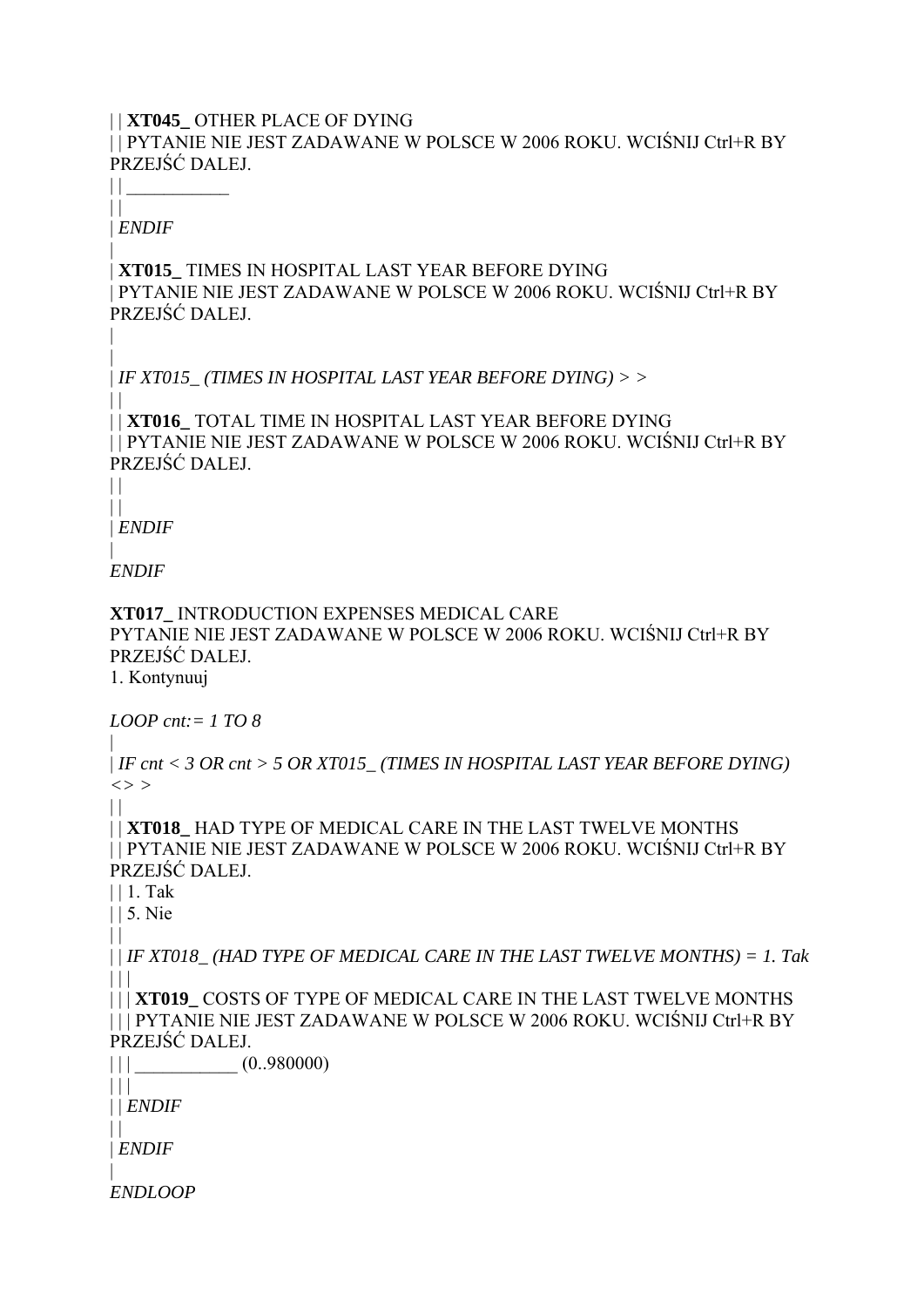## **XT020\_** INTRODUCTION DIFFICULTIES DOING ACTIVITIES PYTANIE NIE JEST ZADAWANE W POLSCE W 2006 ROKU. WCIŚNIJ Ctrl+R BY PRZEJŚĆ DALEJ.

*IF XT020\_IntroDiffADL.CARDINAL > 0 AND NOT > IN XT020\_(INTRODUCTION DIFFICULTIES DOING ACTIVITIES)*

| **XT022\_** ANYONE HELPED WITH ADL

| PYTANIE NIE JEST ZADAWANE W POLSCE W 2006 ROKU. WCIŚNIJ Ctrl+R BY PRZEJŚĆ DALEJ.

| 1. Tak

|

| 5. Nie |

 $\|$ 

 $\Box$ 

| *IF XT022\_ (ANYONE HELPED WITH ADL) = 1. Tak*

| | **XT023\_** WHO HAS HELPED WITH ADL

| | PYTANIE NIE JEST ZADAWANE W POLSCE W 2006 ROKU. WCIŚNIJ Ctrl+R BY PRZEJŚĆ DALEJ.

 $\Box$ | | **XT024\_** TIME THE DECEASED RECEIVED HELP | | PYTANIE NIE JEST ZADAWANE W POLSCE W 2006 ROKU. WCIŚNIJ Ctrl+R BY PRZEJŚĆ DALEJ.

 $\Box$  $\|$ 

| | **XT025\_** HOURS OF HELP NECESSARY DURING TYPICAL DAY | | PYTANIE NIE JEST ZADAWANE W POLSCE W 2006 ROKU. WCIŚNIJ Ctrl+R BY PRZEJŚĆ DALEJ.

 $||$   $(0..24)$ 

 $\prod$ | *ENDIF*

| *ENDIF*

**XT026\_** THE DECEASED HAD A WILL PYTANIE NIE JEST ZADAWANE W POLSCE W 2006 ROKU. WCIŚNIJ Ctrl+R BY PRZEJŚĆ DALEJ.

1. Tak 5. Nie

**XT027\_** THE BENEFICIARIES OF THE ESTATE PYTANIE NIE JEST ZADAWANE W POLSCE W 2006 ROKU. WCIŚNIJ Ctrl+R BY PRZEJŚĆ DALEJ.

*IF > IN XT027\_(THE BENEFICIARIES OF THE ESTATE)*

| | **XT028\_** OTHER RELATIVE BENEFICIARY | PYTANIE NIE JEST ZADAWANE W POLSCE W 2006 ROKU. WCIŚNIJ Ctrl+R BY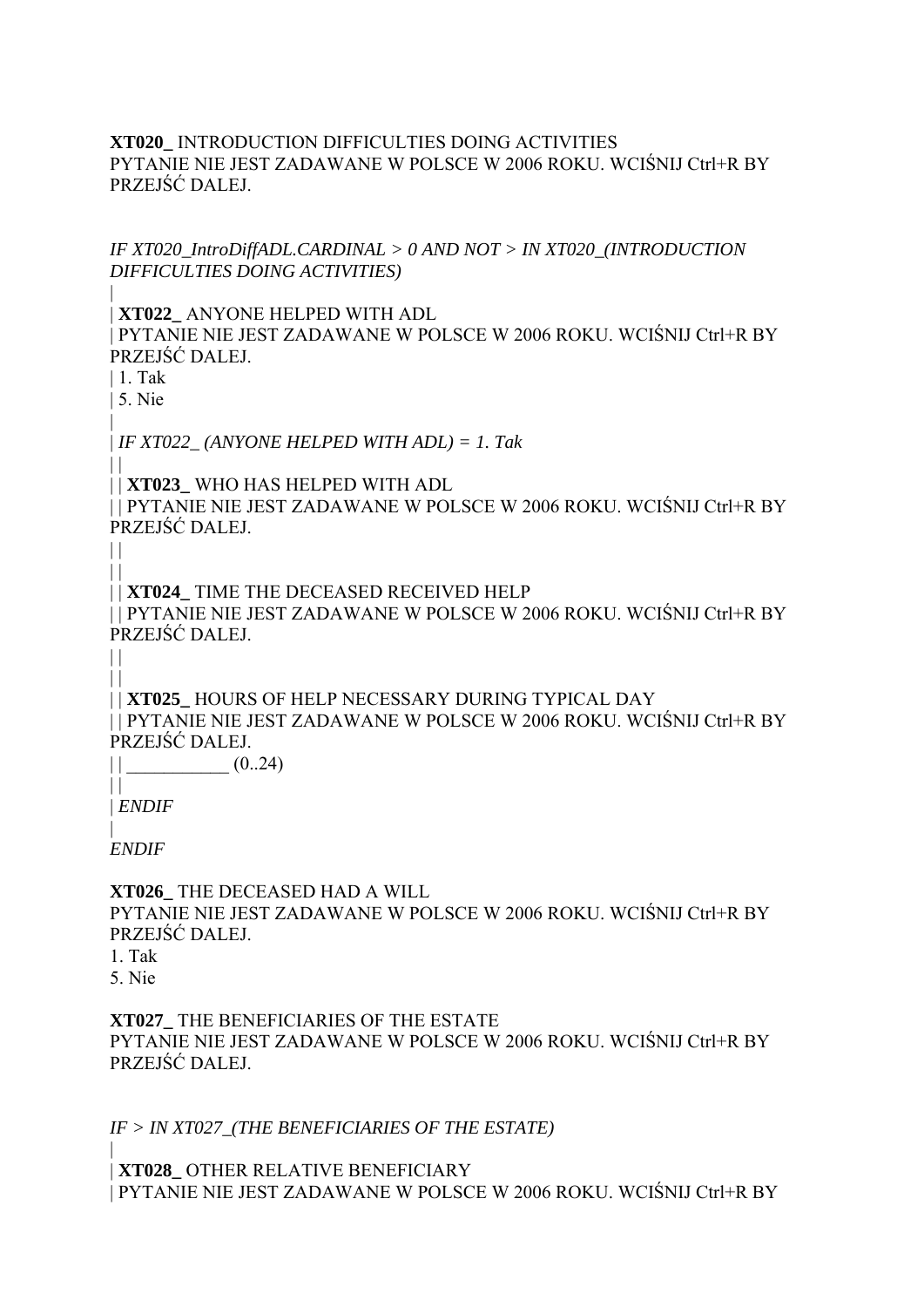PRZEJŚĆ DALEJ.

| \_\_\_\_\_\_\_\_\_\_\_

| *ENDIF*

*IF > IN XT027\_(THE BENEFICIARIES OF THE ESTATE)*

| | **XT029\_** OTHER NON-RELATIVE BENEFICIARY | PYTANIE NIE JEST ZADAWANE W POLSCE W 2006 ROKU. WCIŚNIJ Ctrl+R BY PRZEJŚĆ DALEJ.

| *ENDIF*

| \_\_\_\_\_\_\_\_\_\_\_

**XT030\_** THE DECEASED OWNED HOME PYTANIE NIE JEST ZADAWANE W POLSCE W 2006 ROKU. WCIŚNIJ Ctrl+R BY PRZEJŚĆ DALEJ.

1. Tak

5. Nie

*IF XT030\_ (THE DECEASED OWNED HOME) = 1. Tak*

| | **XT031\_** VALUE HOME AFTER MORTGAGES | PYTANIE NIE JEST ZADAWANE W POLSCE W 2006 ROKU. WCIŚNIJ Ctrl+R BY PRZEJŚĆ DALEJ.

 $(1000..50000000)$ 

| | **XT032\_** WHO INHERITED THE HOME OF THE DECEASED | PYTANIE NIE JEST ZADAWANE W POLSCE W 2006 ROKU. WCIŚNIJ Ctrl+R BY PRZEJŚĆ DALEJ.

| | *IF > IN XT032\_(WHO INHERITED THE HOME OF THE DECEASED)*

 $\|$ | | **XT051\_** OTHER RELATIVE | | PYTANIE NIE JEST ZADAWANE W POLSCE W 2006 ROKU. WCIŚNIJ Ctrl+R BY PRZEJŚĆ DALEJ.

 $\mathbf{||}$ | *ENDIF*

 $||$ 

 $\Box$ 

 $\prod$ 

|

| | *IF > IN XT032\_(WHO INHERITED THE HOME OF THE DECEASED)*

| | **XT052\_** OTHER NO-RELATIVE

| | PYTANIE NIE JEST ZADAWANE W POLSCE W 2006 ROKU. WCIŚNIJ Ctrl+R BY PRZEJŚĆ DALEJ.

 $||$ | *ENDIF*

| | *IF > IN XT032\_(WHO INHERITED THE HOME OF THE DECEASED)*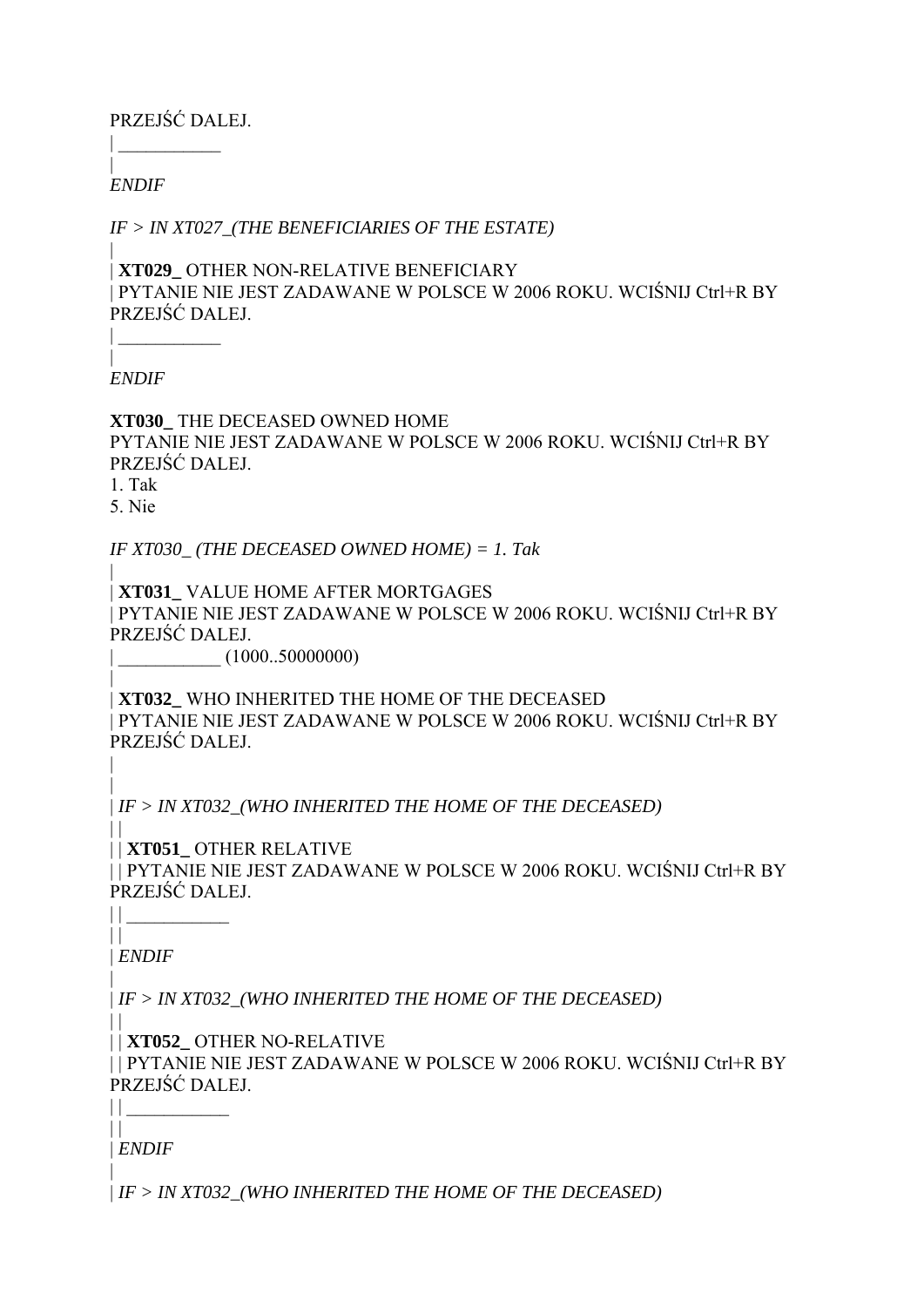## $\| \cdot \|$ | | **XT053\_** FIRST NAMES CHILDREN | | PYTANIE NIE JEST ZADAWANE W POLSCE W 2006 ROKU. WCIŚNIJ Ctrl+R BY PRZEJŚĆ DALEJ.

 $\perp$  $\|$ | *ENDIF*

| *ENDIF*

**XT033\_** THE DECEASED OWNED ANY LIFE INSURANCE POLICIES PYTANIE NIE JEST ZADAWANE W POLSCE W 2006 ROKU. WCIŚNIJ Ctrl+R BY PRZEJŚĆ DALEJ.

1. Tak

5. Nie

*IF XT033\_ (THE DECEASED OWNED ANY LIFE INSURANCE POLICIES) = 1. Tak*

| | **XT034\_** VALUE OF ALL LIFE INSURANCE POLICIES | PYTANIE NIE JEST ZADAWANE W POLSCE W 2006 ROKU. WCIŚNIJ Ctrl+R BY PRZEJŚĆ DALEJ.

 $(1000..50000000)$ 

| | **XT035\_** BENEFICIARIES OF THE LIFE INSURANCE POLICIES | PYTANIE NIE JEST ZADAWANE W POLSCE W 2006 ROKU. WCIŚNIJ Ctrl+R BY PRZEJŚĆ DALEJ.

| | *IF > IN XT035\_(BENEFICIARIES OF THE LIFE INSURANCE POLICIES)*

 $\Box$ | | **XT054\_** OTHER RELATIVE

| | PYTANIE NIE JEST ZADAWANE W POLSCE W 2006 ROKU. WCIŚNIJ Ctrl+R BY PRZEJŚĆ DALEJ.

 $\Box$ | *ENDIF*

|

 $\prod$ 

| | *IF > IN XT035\_(BENEFICIARIES OF THE LIFE INSURANCE POLICIES)*

 $\mathbf{||}$ | | **XT055\_** OTHER NO-RELATIVE

| | PYTANIE NIE JEST ZADAWANE W POLSCE W 2006 ROKU. WCIŚNIJ Ctrl+R BY PRZEJŚĆ DALEJ.

 $\|$ | *ENDIF*

 $||$ 

|

 $\Box$ 

| *IF > IN XT035\_(BENEFICIARIES OF THE LIFE INSURANCE POLICIES)*

| | **XT056\_** FIRST NAMES CHILDREN

| | PYTANIE NIE JEST ZADAWANE W POLSCE W 2006 ROKU. WCIŚNIJ Ctrl+R BY PRZEJŚĆ DALEJ.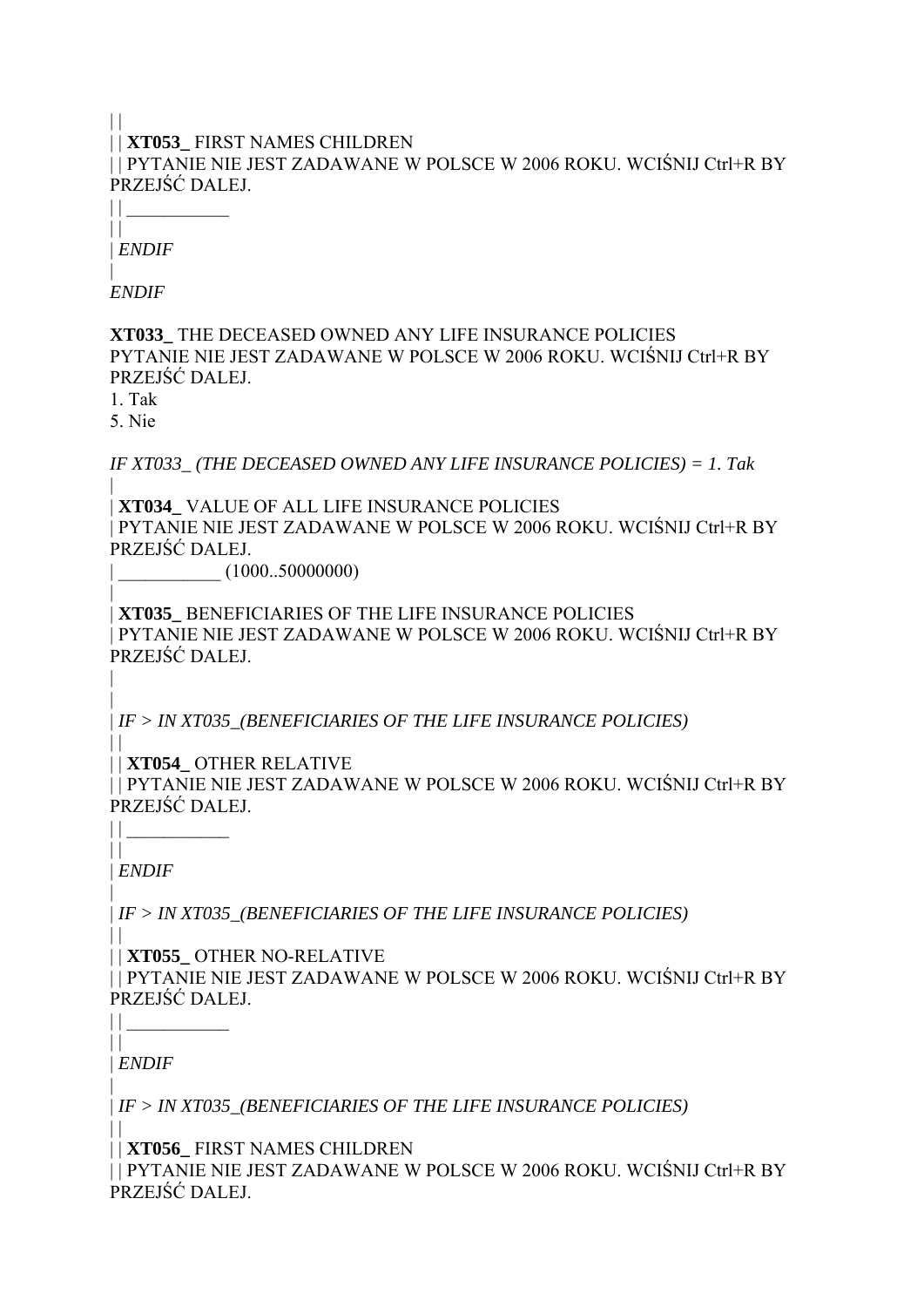$||$  $\Box$ | *ENDIF*

| *ENDIF*

**XT036\_** INTRODUCTION TYPES OF ASSETS PYTANIE NIE JEST ZADAWANE W POLSCE W 2006 ROKU. WCIŚNIJ Ctrl+R BY PRZEJŚĆ DALEJ.

1. Kontynuuj

*LOOP cnt:= 1 TO 5*

| | **XT037\_** THE DECEASED OWNED TYPE OF ASSETS | PYTANIE NIE JEST ZADAWANE W POLSCE W 2006 ROKU. WCIŚNIJ Ctrl+R BY PRZEJŚĆ DALEJ.

| 1. Tak

| 5. Nie |

 $||$ 

 $\| \cdot \|$ 

| *IF XT037\_ (THE DECEASED OWNED TYPE OF ASSETS) = 1. Tak*

| | **XT038\_** VALUE TYPE OF ASSETS

| | PYTANIE NIE JEST ZADAWANE W POLSCE W 2006 ROKU. WCIŚNIJ Ctrl+R BY PRZEJŚĆ DALEJ.

 $||$   $\frac{1}{2}$  (100..50000000)

| *ENDIF*

| *ENDLOOP*

 $\frac{1}{2}$ 

**XT039\_** NUMBER OF CHILDREN THE DECEASED HAD AT THE END PYTANIE NIE JEST ZADAWANE W POLSCE W 2006 ROKU. WCIŚNIJ Ctrl+R BY PRZEJŚĆ DALEJ.

*IF XT039\_ (NUMBER OF CHILDREN THE DECEASED HAD AT THE END) > 1 AND NOT > IN XT027\_(THE BENEFICIARIES OF THE ESTATE)*

| | **XT040\_** TOTAL ESTATE DIVIDED AMONG THE CHILDREN | PYTANIE NIE JEST ZADAWANE W POLSCE W 2006 ROKU. WCIŚNIJ Ctrl+R BY PRZEJŚĆ DALEJ.

| *ENDIF*

|

**XT041\_** THE FUNERAL WAS ACCOMPANIED BY A RELIGIOUS CEREMONY PYTANIE NIE JEST ZADAWANE W POLSCE W 2006 ROKU. WCIŚNIJ Ctrl+R BY PRZEJŚĆ DALEJ.

1. Tak

5. Nie